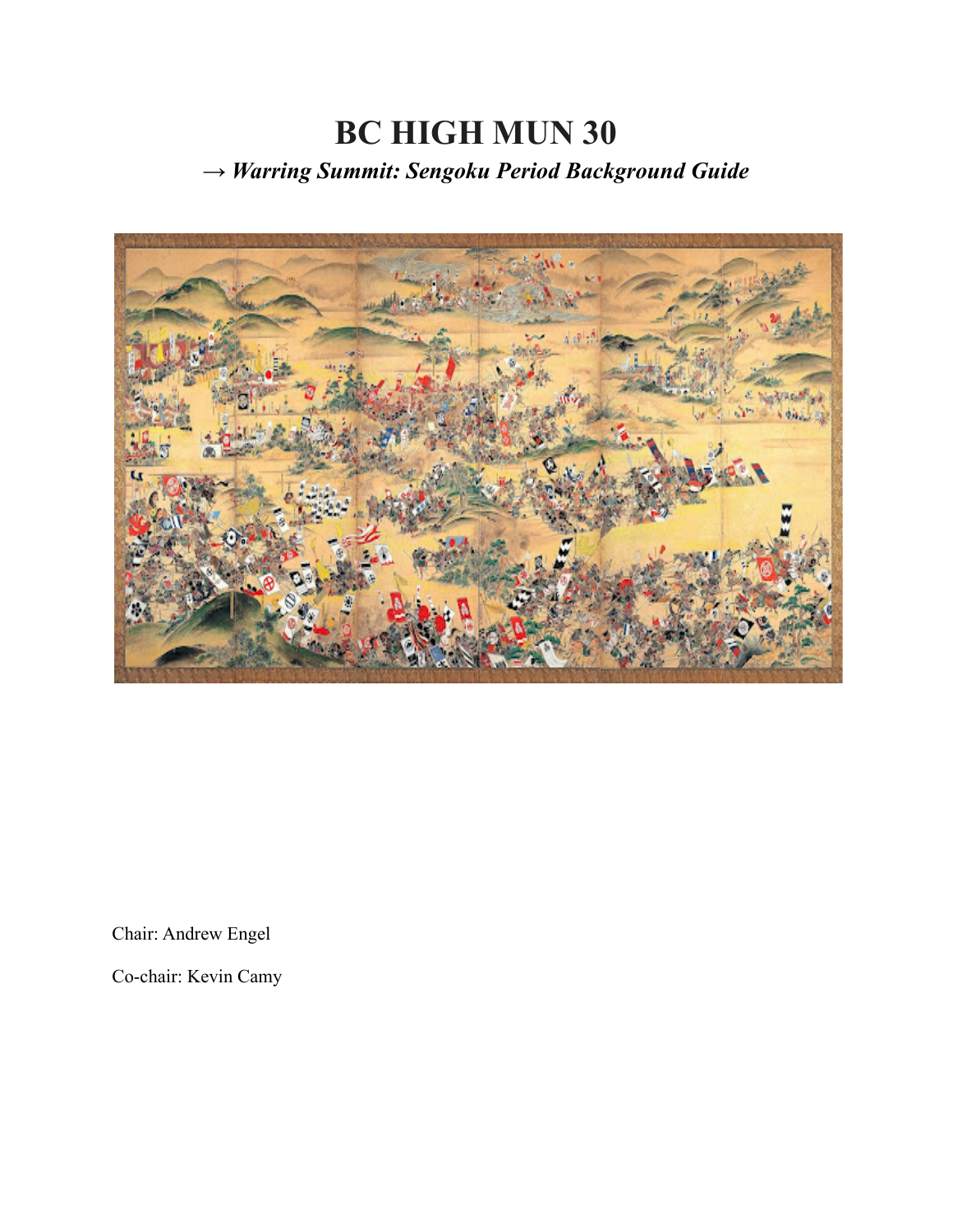### **Welcome Letter from the Chair:**

### Esteemed Delegates,

Greetings and hello to everyone! Welcome to BC High MUN 30. My name is Andrew Engel and I am a senior at Boston College High school. I will be chairing the Warring Summit: Sengoku Period Committee and am honored to chair this committee as this will be my first time chairing. At my school some of the extracurriculars I am involved with are Capitaing the sailing team, Project citizenship, and Hyde Center for Global scholars along with being in Model UN. This is a bittersweet moment seeing this will be my last BC High MUN and look forward to starting a new chapter in college.

I am eager to meet all delegates in this committee and am excited to examine both differing perspectives and outlooks. I find that open debate and respect for others' opinions is the best way to reach a solution to a problem. Given the current political climate it is essential that we listen and comprehend others' views. I can't wait to see what each delegate will bring to the table and the solutions that are reached. I have participated within Model UN at BC High for the past 4 years and have been at this event for the past 3 years. Thank you everyone for the patience and understanding in these times of uncertainty and applaud your enthusiasm.

This committee has spent a signifgiant amount of time on this topic and is a very important one. Sengoku Jidai is a key event in world history, specifically Japanese history, as it was a time where Japan was able to fight for power, but also helped instigate a centralized and unified government at the end of the period.

Please feel free to contact us for any questions at <u>aw.engel22@students.bchigh.edu</u>. I encourage all of you to send their papers to me prior to the conference to be considered for the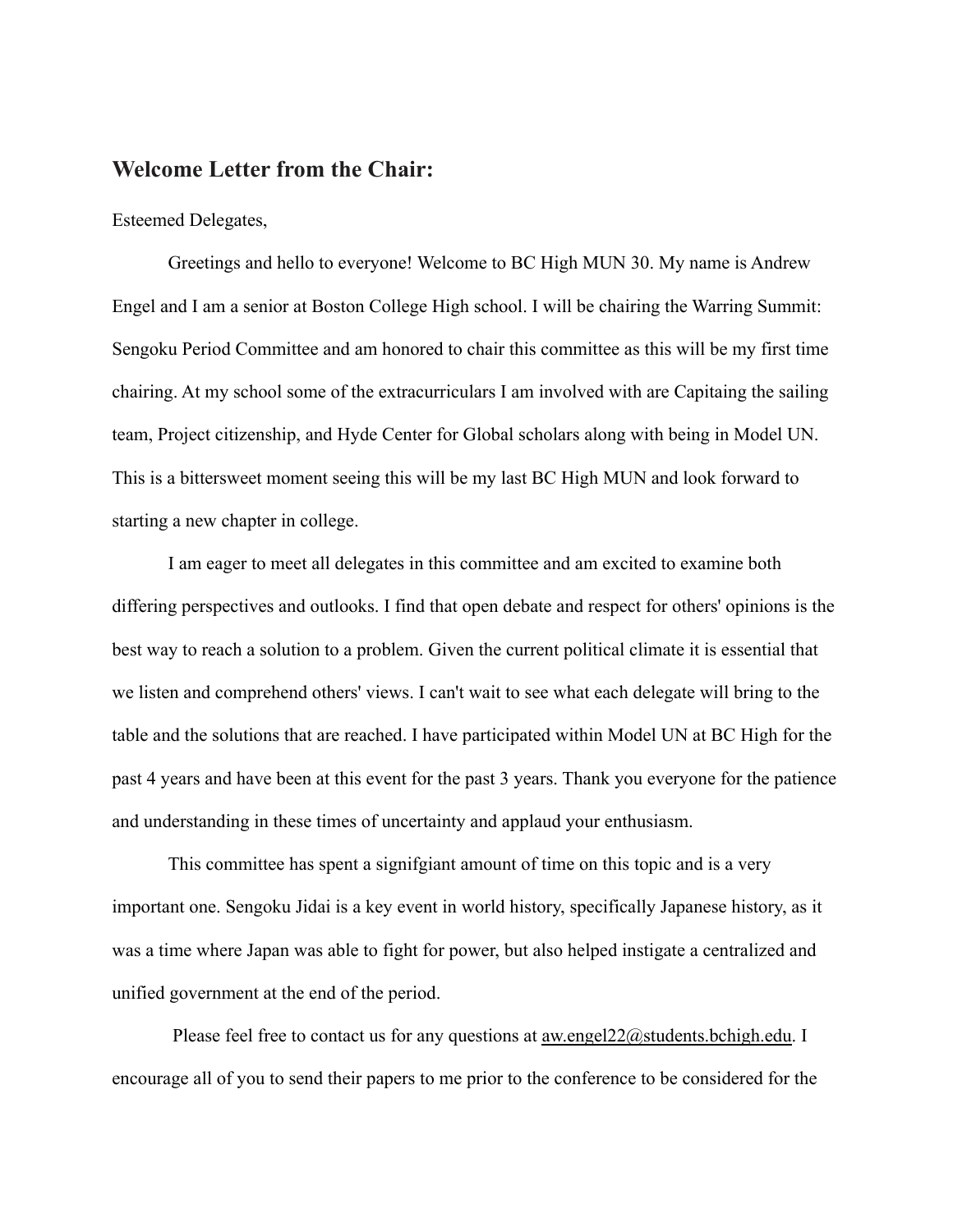Ben Maher Award. I hope to hear from all of you. I wish everyone luck, and thank you for coming!

Sincerely,

Andrew Engel, Réseaux Sociaux (He/Him)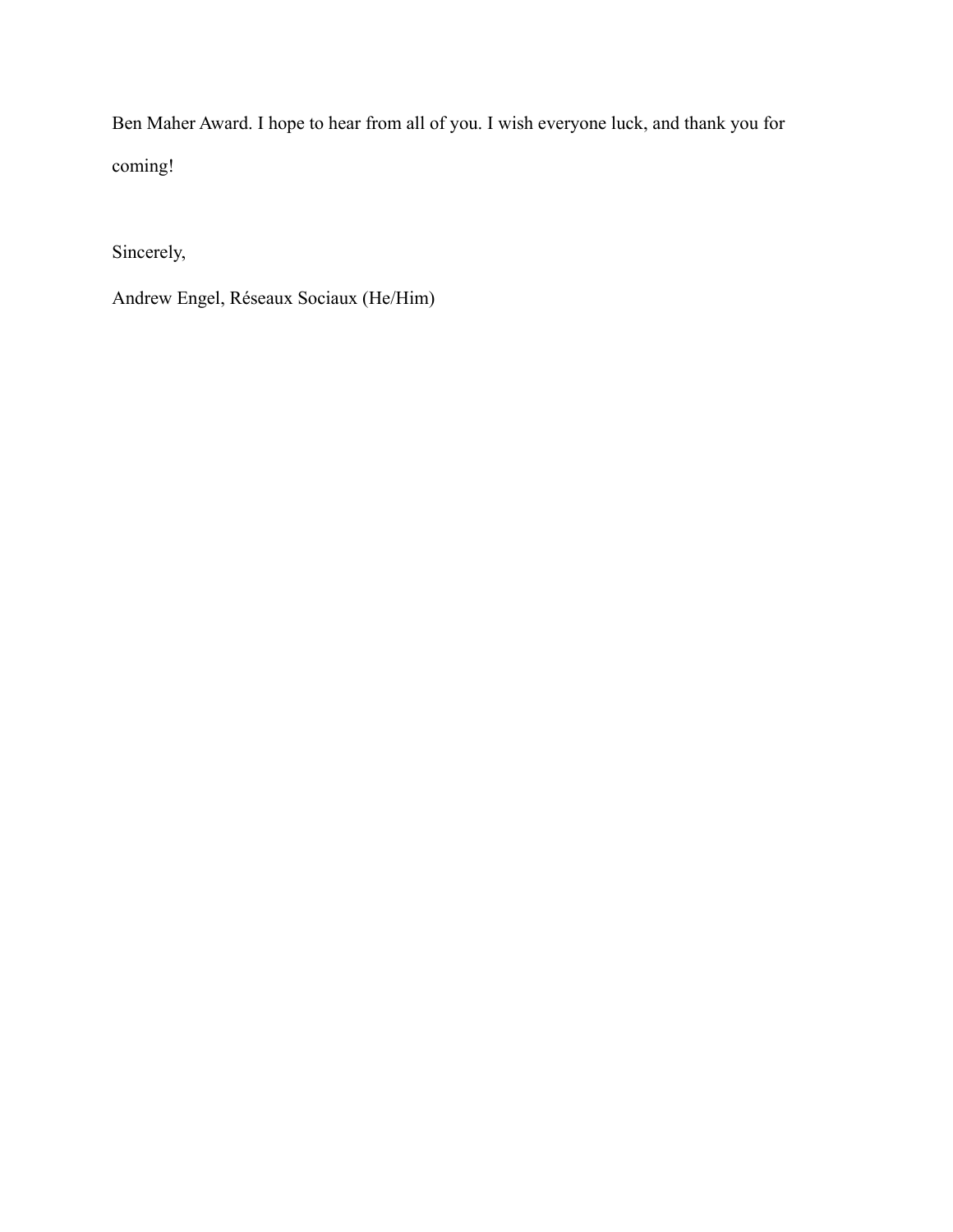## **Welcome Letter from Co-Chair:**

Dear Delegates,

Welcome to BC High Model UN 30**.** I hope all of you are well. My name is Kevin Camy and I will be the co-chair of this committee. This is my fourth year in Model Un and it has been an experience. This my second time co-chairing a committee and I hope I serve you in the best way. Two years I had the opportunity to chair the BHOC committee. The committee itself was very interesting and listening to everyone speak their points were great. Being in that position will help me to make an inclusive and energetic and vibrant environment. Last year, I co chaired the Boko Haram committee on zoom but it was a sensational experience. Outside of Model Un, I am a part of Sports Debate, Latin quizbowl, and Philosophy Club. I am a part of the Michael D White leadership program at my school and I am a senior mentor .I like watching wrestling and sports, debating with others, (especially with my father regarding politics), and teasing my five younger siblings.

This is going to be my last BC High conference. It's been a journey and one I will never forget. I have had so much fun and I have been so fortunate to be a part of this group and to meet fabulous people. Let's have a great conference.

If you have any questions, or concerns, or wish to send your position papers, email me at [k.camy22@students.bchigh.edu](mailto:k.camy22@students.bchigh.edu). Until we meet, have a superb day.

Yours truly,

Kevin Camy, Charge D'Affairs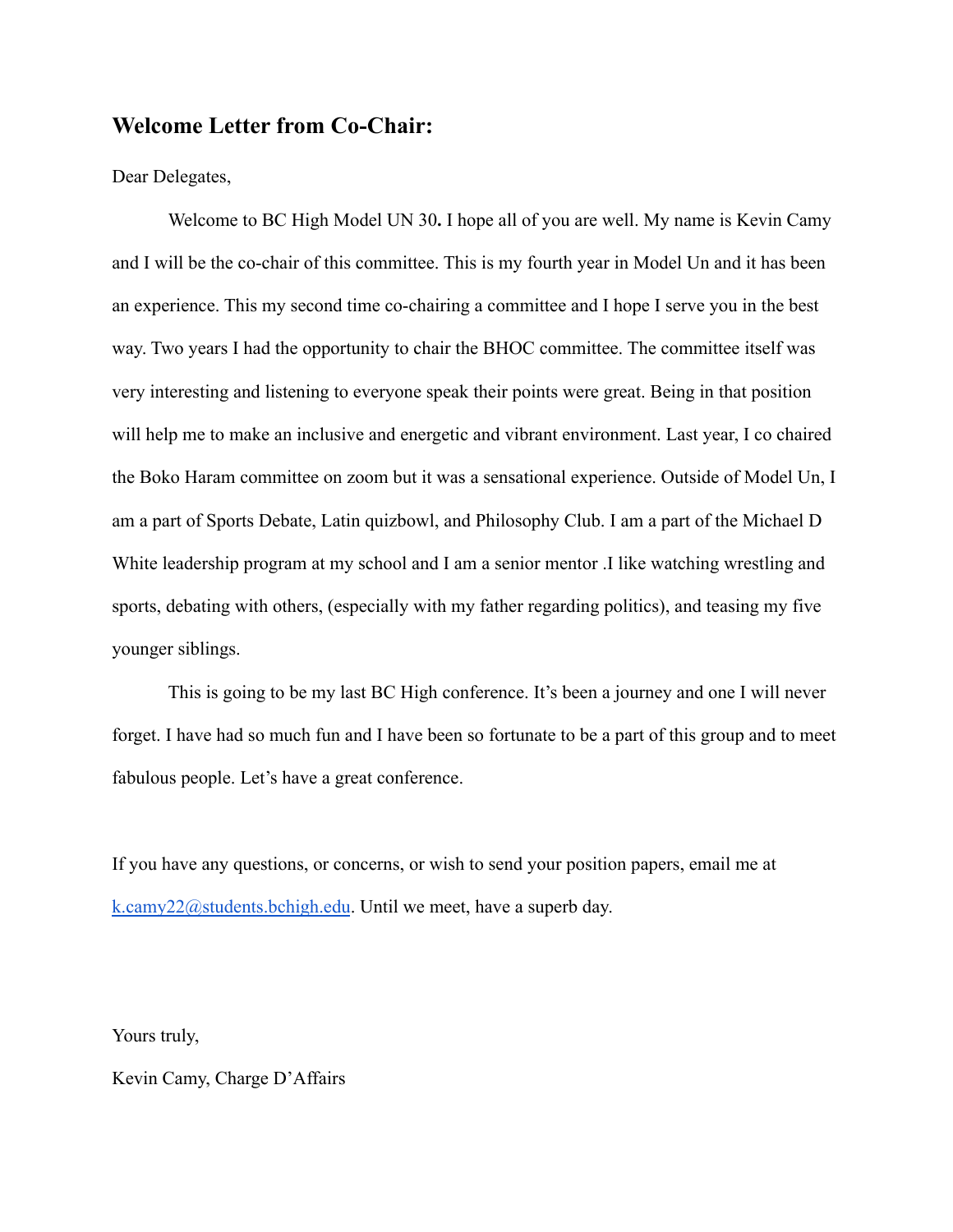# **Introduction:**

From 1467 CE to 1615 CE, Japan was in a state of constant civil war. This became known as the Sengoku Period. Due to the collapse in Japan's feudal system, a power-vacuum emerged. The Sengoku Jidai, or the Warring States Period of Japan, was a period of conquest, mistrust, betrayal, violence, and instability. Some of the key figures during this period were Oda Nobunaga, Tokugawa Ieyasu, Toyotomi Hideyoshi, and Hattori Hanzo and they had hige impact on Japan. The period began following the end of the violent Onin War in 1477, towards the end of the Ashikaga for conflict of power. Some historians consider the end of the Sengoku period to be in 1567, when Shogunate. The main time period of the Sengoku Jidai lasted from 1467 to 1567, with a whole century of Japan, who acted as a "vassal" to the shogun. However, it was not technically until 1603 with the rise of the Oda Nobunaga that took over the city of Kyoto. Tokugawa Shogunate and TokugawaIeyasu did the war actually end within Japan.

At the end of the Onin War in 1467, the important figures who became Daimyos (powerful landholders of Daimyos) also used the time period after the Onin War to assert power as regional warlords. However, daimyos frequently had altering jobs and tasks during Japan; at the beginning of the 8th-10th centuries, most acted as landlords, while during the Ashikaga shogunate before the Onin War, many acted as military governors. During the Sengoku period, Daimyos were consistently at conflict with each other, which led to fewer holding land and in charge of the military; eventually most ended up as subjects of the Tokugawa family's power over Japan and the differing territories. Shoguns were considered to be the "Commander in under Tokugawa Ieyasu. In addition to Daimyos during this time period, Shoguns played the most important role of the time, many were puppet leaders to Japan, while shoguns had the real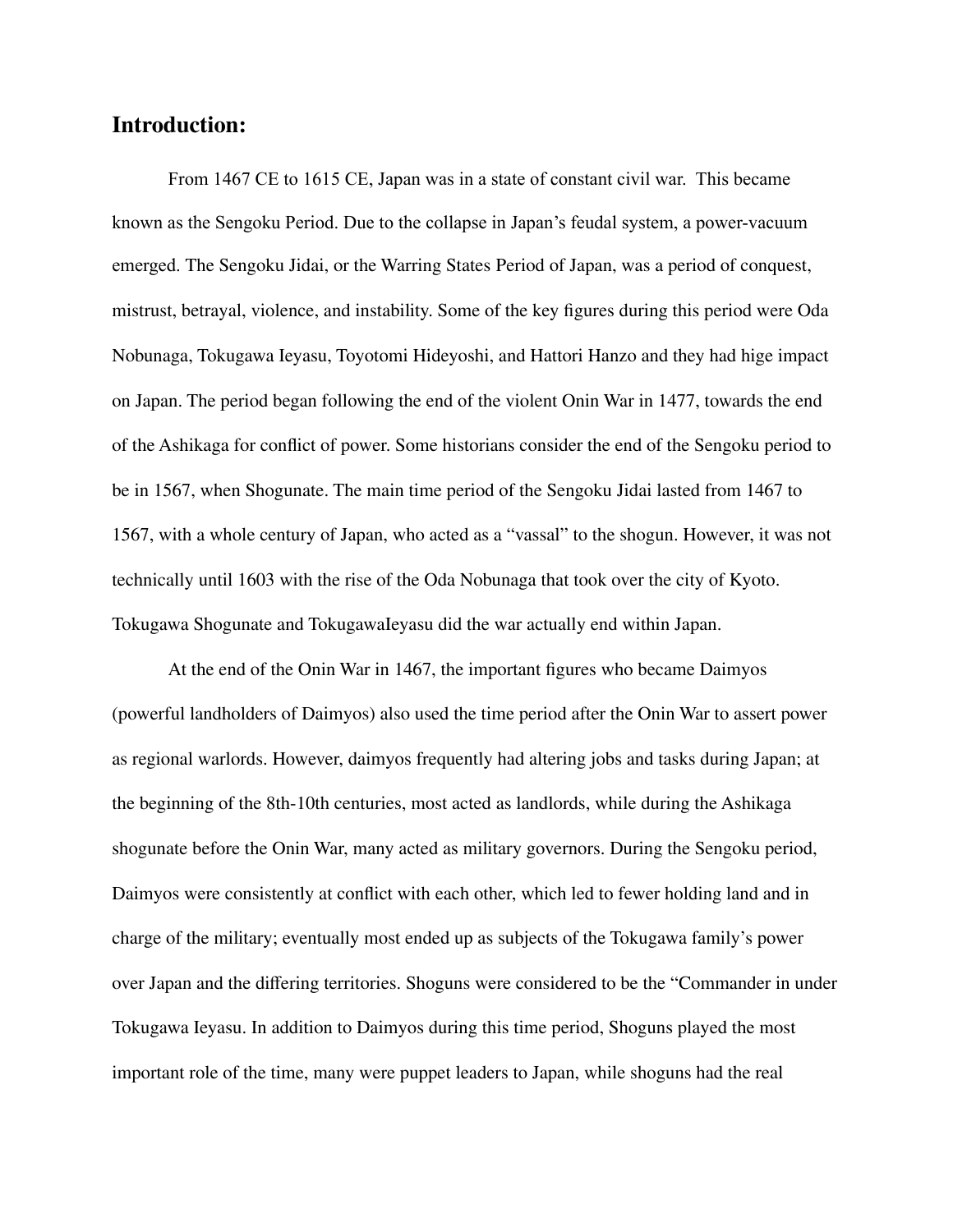authority; therefore, Chief" of the military and had most of the control over the nation. While

there were emperors, whoever had control of the shogun, had power over Japan.

# **Key Terms:**

**Shogun**: Is the military dictator of Japan during most of the period spanning from 1185 to 1868. Nominally appointed by the Emperor, shōguns were usually the de facto rulers of the country, and were arranged by a ruling clan. The members of the Shōgunate were usually all part of the same family or clan.

**Daiymo**: Powerful Japanese feudal lords who ruled most of Japan from their vast, hereditary land holdings. Subordinate to the shogun and nominally to the Emperor and the Kuge, Daimyō ruled from the 10th Century to the middle 19th Century in Japan

**Kuge:** Japanese aristocrats who work in the Imperial court in Kyoto.

**Kami:** translated as "god," "lord," or "deity," but it also includes other forces of nature, both good and evil, which, because of their superiority or divinity, become objects of reverence and respect.

**Bushido:** code of conduct for Japan's warrior classes from perhaps as early as the eighth century through modern times. The word "bushido" comes from the Japanese roots "bushi" meaning "warrior," and "do" meaning "path" or "way." It translates literally to "way of the warrior."

**Bodhisattva:** are enlightened beings who have put off entering paradise in order to help others attain enlightenment. There are many different Bodhisattvas, but the most famous in China is Avalokitesvara, known in Chinese as Guanyin. Bodhisattvas are usually depicted as less austere or inward than the Buddha. Often can protect shrines.

**Japanese Feudal System**: describes the relationship between lords and vassals where land ownership and its use was exchanged for military service and loyalty. ... Unlike in European feudalism, these often hereditary officials, at least initially, did not own land themselves.

**Shinto Religion:** The word Shintō, which literally means "the way of kami" (generally sacred or divine power, specifically the various gods or deities), came into use in order to distinguish indigenous Japanese beliefs from Buddhism, which had been introduced into Japan in the 6th century century.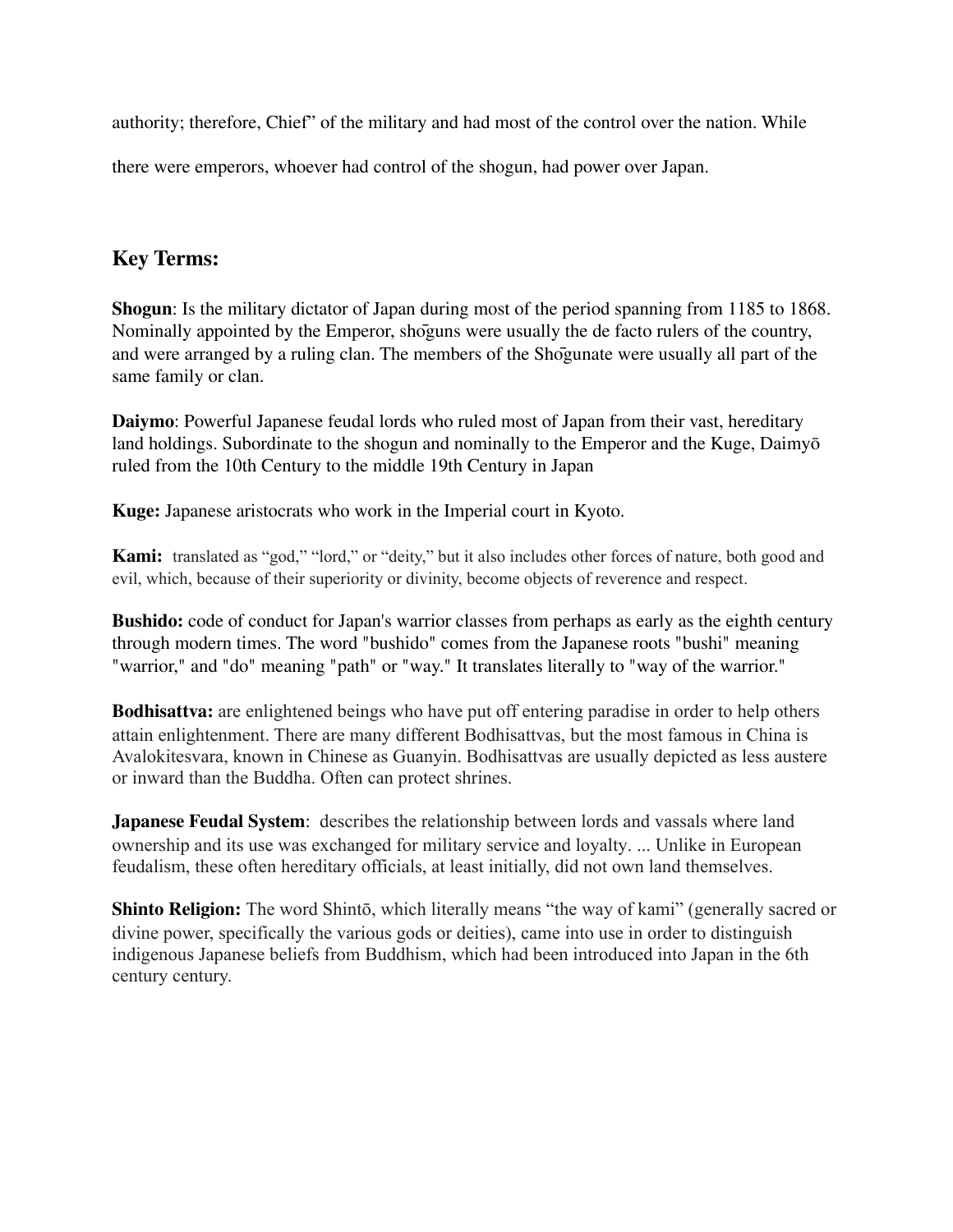# **History of a Topic:**

### *The Onin War*

The Onin War began when Ashikaga Yoshimasa lacked a proper heir to the throne, as he coaxed his younger brother, Ashikaga Yoshimi to become the new ruler. With the unpredicted birth of Yoshihisa between Ashikaga Yoshimasa and his wife Hino Tomiko, it was unclear who would take control, Yoshimasa's sonor younger brother. This conflictled to the OninWar ,as the Hosokawa Clan supported the rule of Yoshimi in power and Yoshimasa supporting his newborn son Yoshihisa for power, with some support from other clans and leaders at the time, notably Yamana Sozen, a monk who wasinconflict withthe Hosokawa Clan. The total amountofsoldiers fighting was 270,000, declaring the Onin War one of the most sizeable wars fought in Japanese history.

Yet there was still some push back from each side on whetherornottoactuallyengagein lives rather than strategically. This led to violence, bloodshed, and damage across Japan,as many buildings were destroyed and many clans faced immense casualties. At first, the main battles were Because of the widespread violence and brutality of the war, many died or fled Japan, with the shogun losing its main power at the time, and daimyos sending their troops out to fight for their survival. Eventually, the warendedaftereleven years with no declare winner and only a wartorn and disembodied Japan. However, while warlords were out financing and directing the war, lower ranked officials took over government positions, leading to new powerful figures and a new set of After a Hosokawa mansion was mysteriously set on fire, the war had officially started, with War. the Hosokawa clan seeking vengeance and retaliation. The war was historically known as a battle for survival, as many were fighting for their fought in Kyoto; however, it spread throughout most of Japan towards the latter part of the war. regional power struggles to manage in the new period of the Sengoku Jidai

#### *The Battle of Okehazama, 1560*

After the Onin War, Japan was left in a confused state, with many divided city-states across the country ruled by different daimyos. The shogun atewasinshambles,with not one power ruling over Japan. Although Hosokawa Katsumoto, the ruler of the Hosokawa, had died in the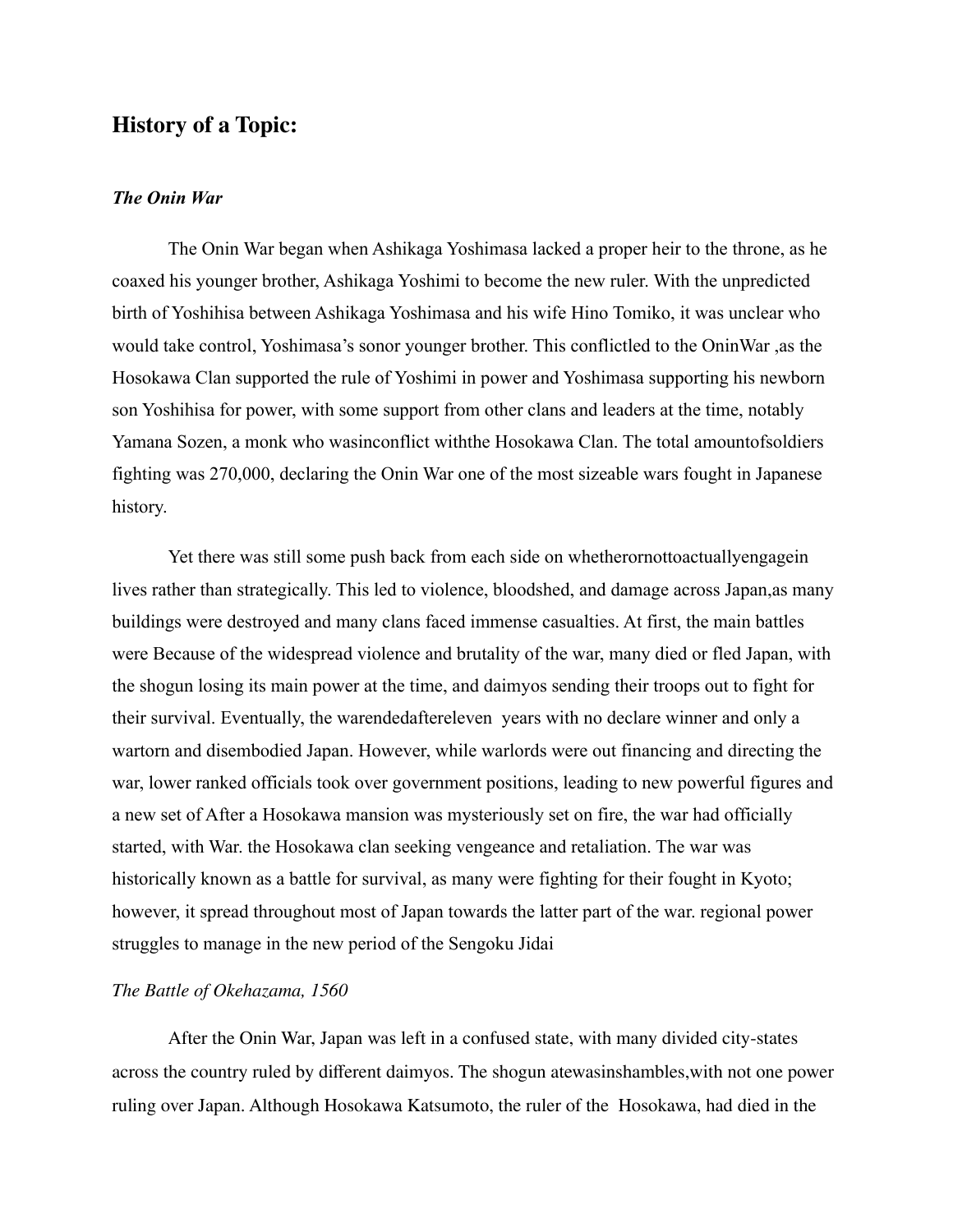war, the clan won; the Takeda and Saito clans rose up during this time period as well. Three important clans to come out of the Onin War were the Oda Clan, the Matsudaira clan, and the Imagawa Clan. In 1548, the Oda clan marched into Matsudaira territory to gain power and land over their area. The Matsudaira clan reached out to the Imagawa clan for help, to which the Imagawa clan agreed if the Matsudaira clan sent their eldest son as a hostage. The Matsudaira eventually agreed; however, the Oda clan intercepted the alliance and took the Matsudaira eldest Son as their hostage. The Matsudaira clan told the Oda clan with anincendiary response to"kill the son" just to show how loyal they were to the Imagawa alliance4; meaning that in a sense, whether the Oda clan killed the son or not, the Matsudaira clan would still have figuratively won The conflict. Shortly after ,the head of the Oda clan passes away, and the Imagawa clan makes a deal with the Oda clan, declaring that they will let the Oda clan live, if the Oda clan allows the Imagawa clan to take siege of the mansion that they have been trying to siege and they are allowed take the Matsudaira son back, to which the Oda agree. Eventually, the Matsudaira clan took over Japan, with no central power, and severely fractured Japan into many different pieces. Imagawa Yoshimoto attempted to lay siege on Kyoto with the help of the Matsudaira; however, the Imagawa clan alliance had strengthened, until 1560, the beginning of the Battle of Okehazama. The Imagawa clan had to pass Oda territory in Owari. With his 25,000 soldier army, Imagawa Yoshimoto was confident on winning the region before marching into Kyoto, and decided to take rest near modern-day Nagoya, a gorge-like area around the village of Okehazama. Oda Nobunaga, head of the Oda clan, was familiar with the area; in the nighttime, he attacked and slaughtered the 25,000 soldier army of the Imagawa with only 2,500 soldiers of his own, and battle, as many retreated back to their region and returned to the farming life, while Oda Nobunaga eventually Yoshimoto was beheaded on the spot. The Imagawa was left in shambles after this Ieyasu, found an alliance with Oda Nobunaga and the newly powerful Oda clan, after the Imagawa clan disintegrated from Japan.

### *The rise of Oda Nobunaga's Power (1580)*

After Oda Nobunaga's newfound authority, and alliance with Tokugawa Ieyasu, he planned to march into Kyoto; but first, he needed to reduce his obstacles along the way. Two clans have gained power across Japan. Eventually, the Matsudaira clan's new head, known as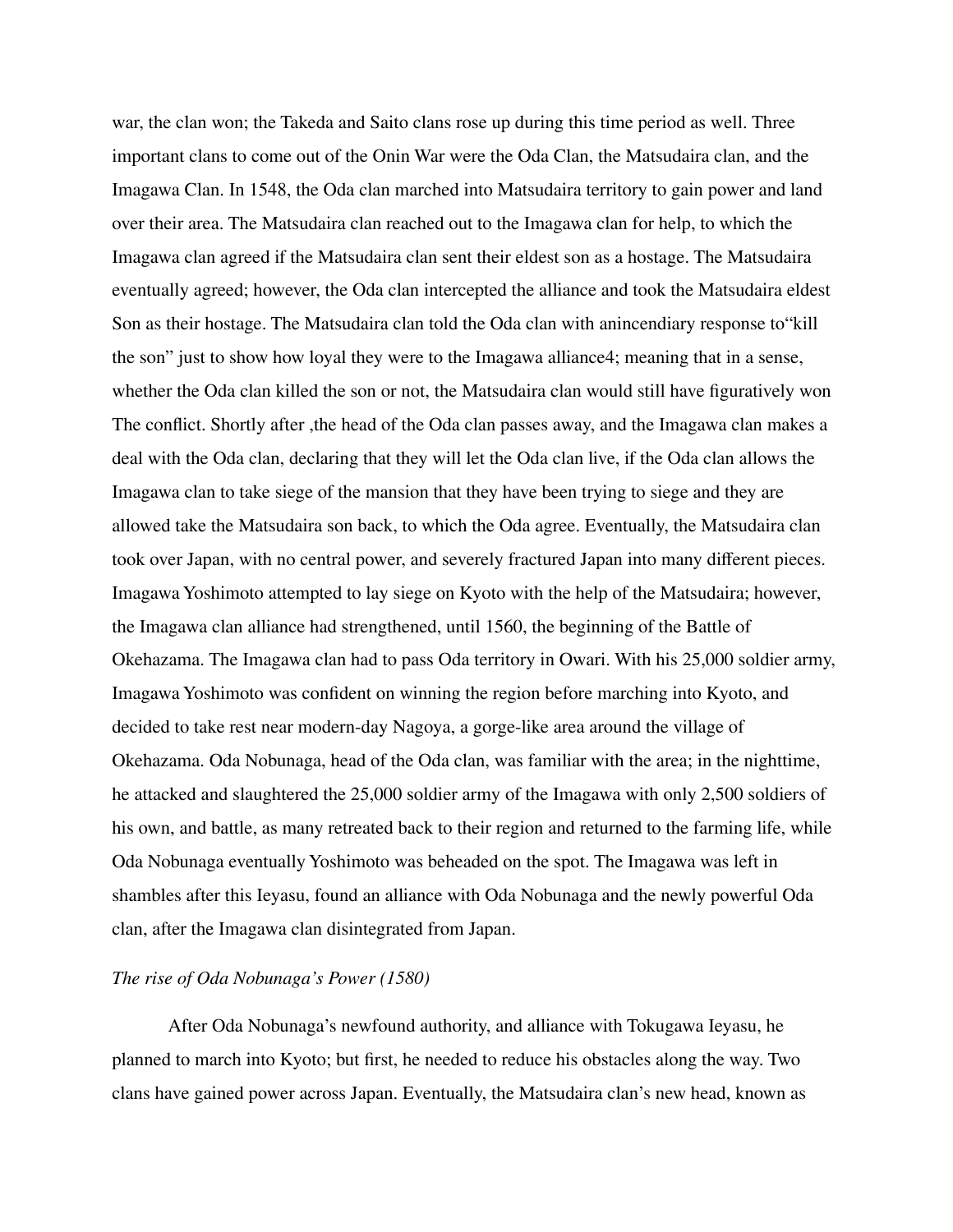Tokugawa the Azai clan, Nobunaga decided to betrothe his sister off to the lord of the Azai, and also tries to the way of Oda Nobunaga: the Azai clan and the Saito clan. To strengthen the alliance between father-in-law, Saito Dosan, was writing the acceptance of the allyship between the Saito clan and better ties with his father-in-law, or the ruler of the Saito clan. However, while Nobunaga's Eventually, with the help from Toyotomi Hideyoshi, a new figure for the Oda clan, Nobunaga is the Oda clan, Dosan's son beheads and kills him, and rejects the alliance between the two clans. able to take over the Saito region, and eventually Kyoto, in 1568. granted to be a lord by Nobunaga, and eventually acted as Nobunaga's adviser until his death. However, while Oda Nobunaga obtained power over Kyoto, he faced stark opposition fromhis competitors, including the Azai clan. However, his most fierce competition came from theIkko-Ikki warrior monks allied with the Miyoshi clan, who tried to take back Kyoto fromalliance, they were known to be more of a loose coalition that united. Nobunaga.Although the Ikko-Ikki warrior monks were a substantial threat to the Oda/Tokugawa Hideyoshi was also eventually However, after recruiting more peasantry and lower income individuals, their numbers and support were increasing, which became a threat to Nobunaga. Ishiyama Honganji, which created the most conflict for Nobunaga at the time. to the fact that the Ikko-Ikki warriors were monks who did not follow samurai code, many refused The Ikko-Ikki warriors had one designated temple named the small battles and military combat with the Ikko-Ikki forces, Nobunaga eventually made his way to pay taxes and rent, which Nobunaga was against, especially in his conquest of Japan.

After an attempt to attack the temple from the front, the Oda clan retreated to a siege for 10 years, one the temple of the Ishiyama Honganji to end the buddhist monks once and for all. After a failed While Nobunaga laid siege to the Ishiyama Honganji temple, the Azai clan and the Asakura of the longest sieges in Japanese history, outside of the Ishiyama Honganji temple. made a truce with the two clans, eventually killing them off in later years, and attacked the clan after Nobunaga with the warrior monks of the Enryaku-Ji.

In response, Nobunaga Shortly after the arson of the Enryaku-ji temple, Takeda Shingen, determined to take over Kyoto Enryaku-ji, set ablaze their temple, leaving no warrior monk, children, or women mercy. sniper, and his son, Takeda Katsuyori, the new successor of the throne who wasn't as decisive or through Mikawa lands, the land of Tokugawa Ieyasu. However, Takeda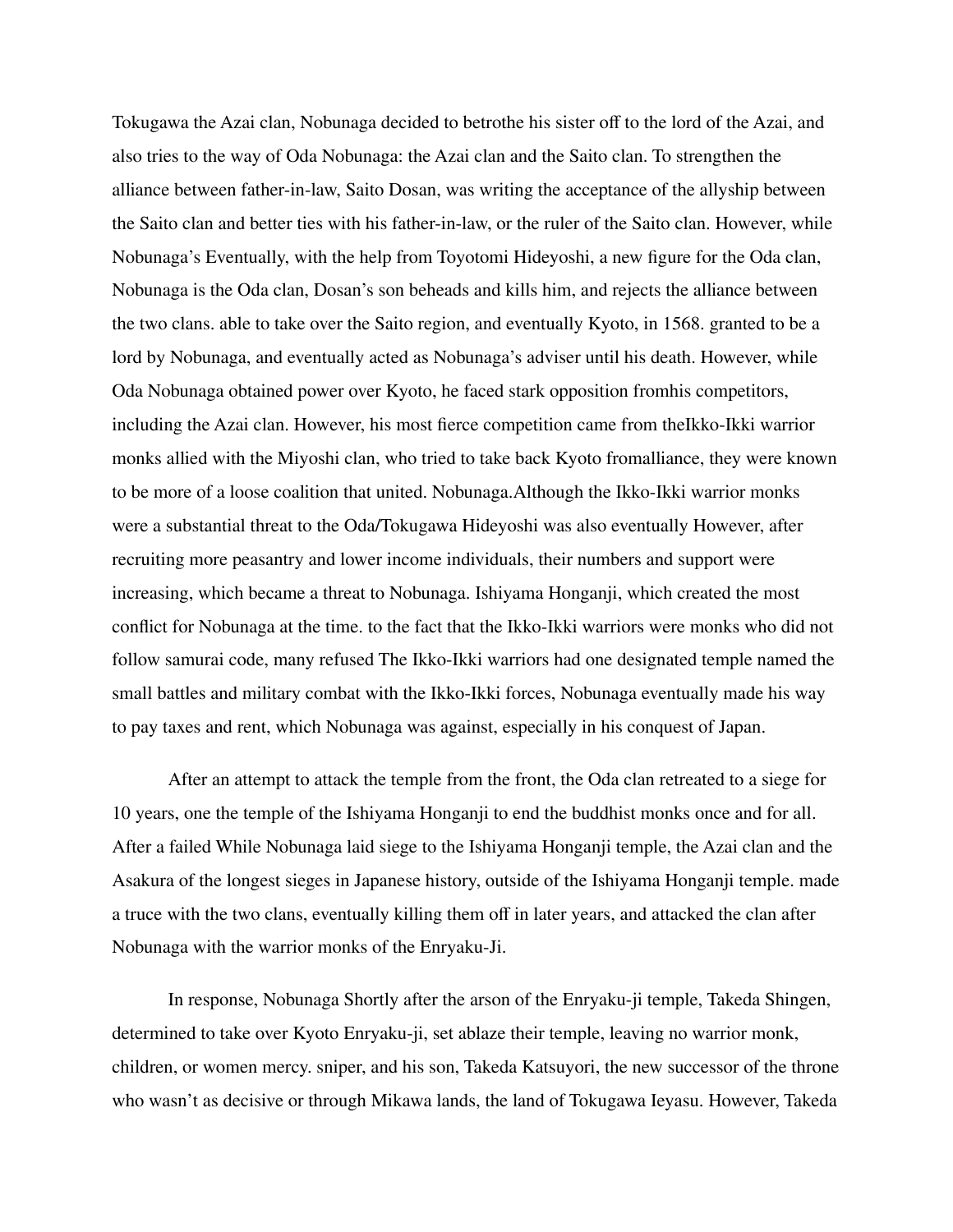Shingen is shot by a skilled man as his father takes over. Nagashino, which leads to the Battle of Nagashino. Nobunaga and Ieyasu send forces, and defeat Takeda's cavalry, with skillful arquebusiers.

### *Rise of Hideyoshi, 1582*

After Nobunuage rise, the Honno-ji incident occurs in which he is betryaed at the Battle of Nagashino where in the temple Oda Nobunaga, Tokugawa Ieyasu reisde in there are killed and retreated back the Mikawa with the help of his trusted ninja. Hideyoshi, in response to Nobunaga's death, makes his way back to Kyoto and attempts to attack Hattori Hanzo. Mitsuhide, to ensure his power, killed every Nobunaga heir within the Kyoto Area. Local Daimyos met and have Oda Nobunaga's grandchild Oda Hidenobu take the throne and control of Japan, so 2 year old Hideyoshi could grow up

Under Hideyoshi, Japan had a central government for which domestic policy was possible. Although Hideyoshi wanted the title of shogun, he was unable to achieve it because he was lower class; instead he decided to become a regent or kampaku, and was officially given the name and could control Japan until Hidenobu grows up. Hideyoshi built the Osaka castle after Nobunaga's destruction of the Ishiyama Honganji temple. Toyotomi Hideyoshi. Nobunaga accepted at the time; in response, to combat any individuals from lower class from achieving the nobility that he had achieved, he made all peasants give their weapons, which he Hideyoshi, being a stout Buddhist, was against the rise of Christianity that the same power he had, he also changed the tax system across Japan: he taxed based on how much melted to create a large statue of the Buddha.

In addition to preventing individuals from attaining shogun, and daimyo at the top, while the samurai, peasants, and merchants followed, and banned rice each region could produce. He also helped make a long lasting caste system, with the emperor, unsuccessful campaigns against China through Korea, which left many casualties on both sides, travel for peasants, which led to settlement and productivity across Japan. He also led two Mitsuhide, and led to a "military stalemate" between Korea and Japan. After quelling resistance from

### *Rise of Tokugawa Ieyasu [end of the Sengoku Period*, *1598]*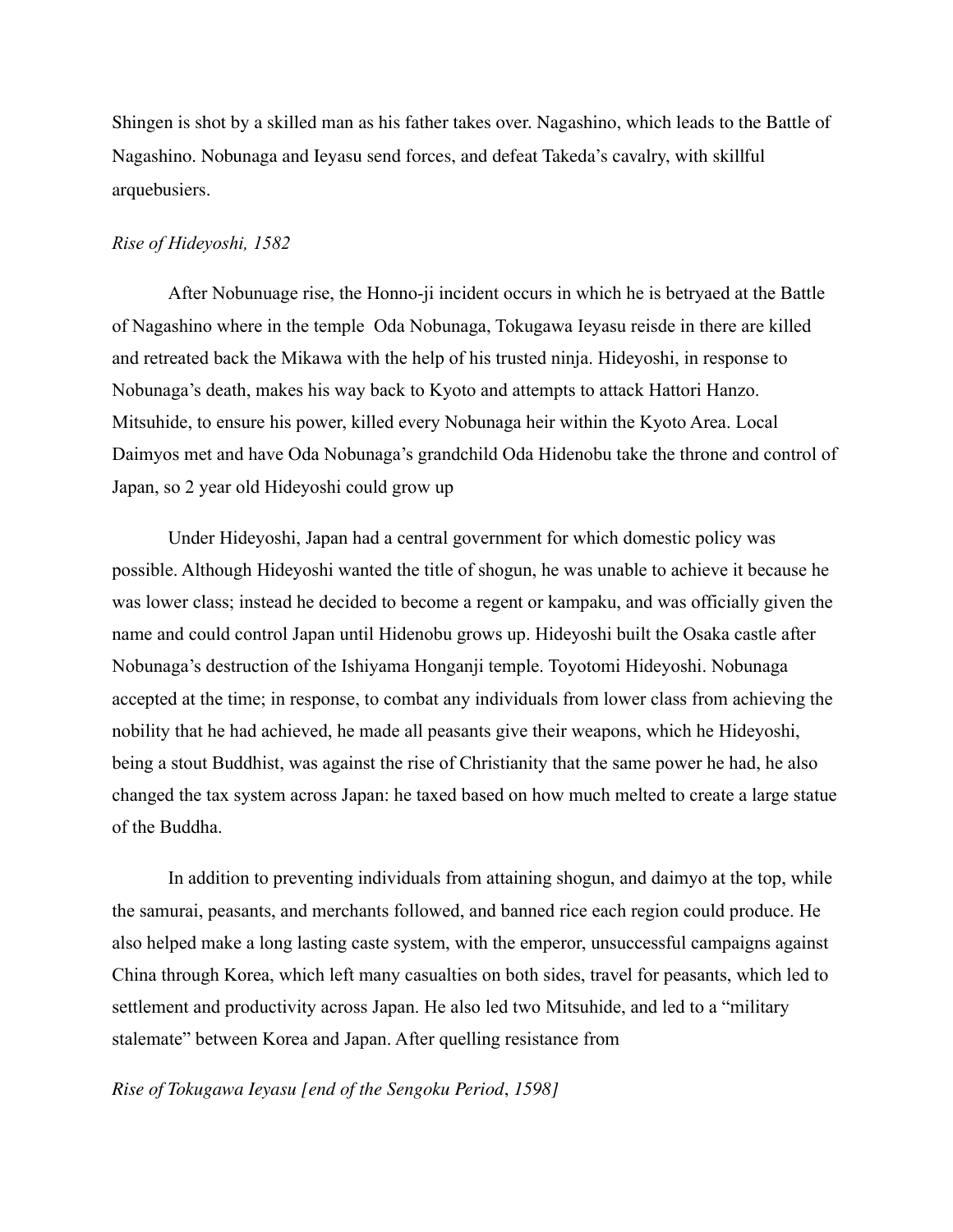Hideyoshi was close to the end of his life and passed without an heir resulting in the council of 5 elders to take control. Samurai, many of whom were disappointed in failed invasion attempts of Korea, backed a new regime, the Tokugawa under Tokugama Ieyasu who was very powerful. In 1600, the Battle of Sekigahara began between Tokugawa Ieyasu, and

Ieyasu is not over yet. Ishida Mitsunari. Ishida asked for help from the Kobayakawa against Tokugawa and agreed to help in the main Battle of Sekigahara; however, the Kobayakawa ended up attacking Ishida forces after the leader of the Kobayakawa's past conflicts with Ishida Mitsunari and loyalty to Tokugawa Ieyasu. After the defection of the Kobayakawa, many other allies of Ishida also defected and retreated, leaving Tokugawa Ieyasu victorious.

In response to the Battle of Sekigahara, Tokugawa Ieyasu was declared the new shogun of Japan, after he redistributed land and gave wealth to those who were loyal to him after many years. Then came a peaceful transition of power from Tokugawa Ieyasu to his son Yokugama Hidetada. Sengoku Jidai then came to an end in 1615.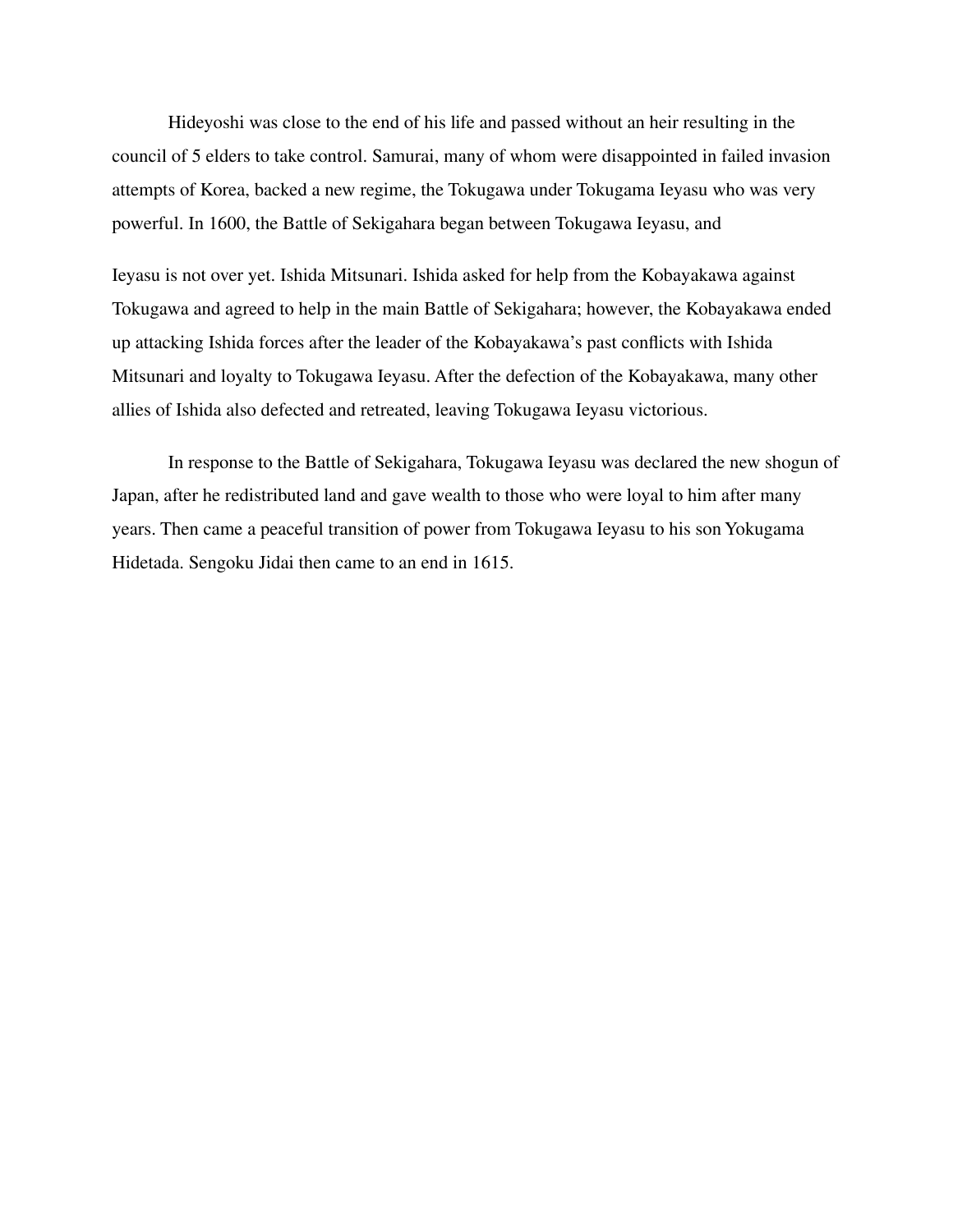# **Problems/Obstacles/Threats/Strengths/Weaknesses:**

There was no stability in the government in central Japan. It left villages to form their own governments and at times pair up with other villages. The villages gained strength making their own laws and rebuilding their communities. They would engage in local battles between the *daimyo*. This was a strength that villages took advantage of.

- Oda Nobunaga brought stability to central Japan's government. He enlarged Japan's territory because of his knowledge of firearms and martial skills. He brought an end to the warring period and brought unification to Japan making it stronger than it had been before.
- Weakness was brought to central authority by the upheaval in 1570. The *daimyōs* took control as the central government. Many of them would be undermined by more qualified people. The aristocracy was overthrown by the subordinates because of the rejection of a quid pro quo.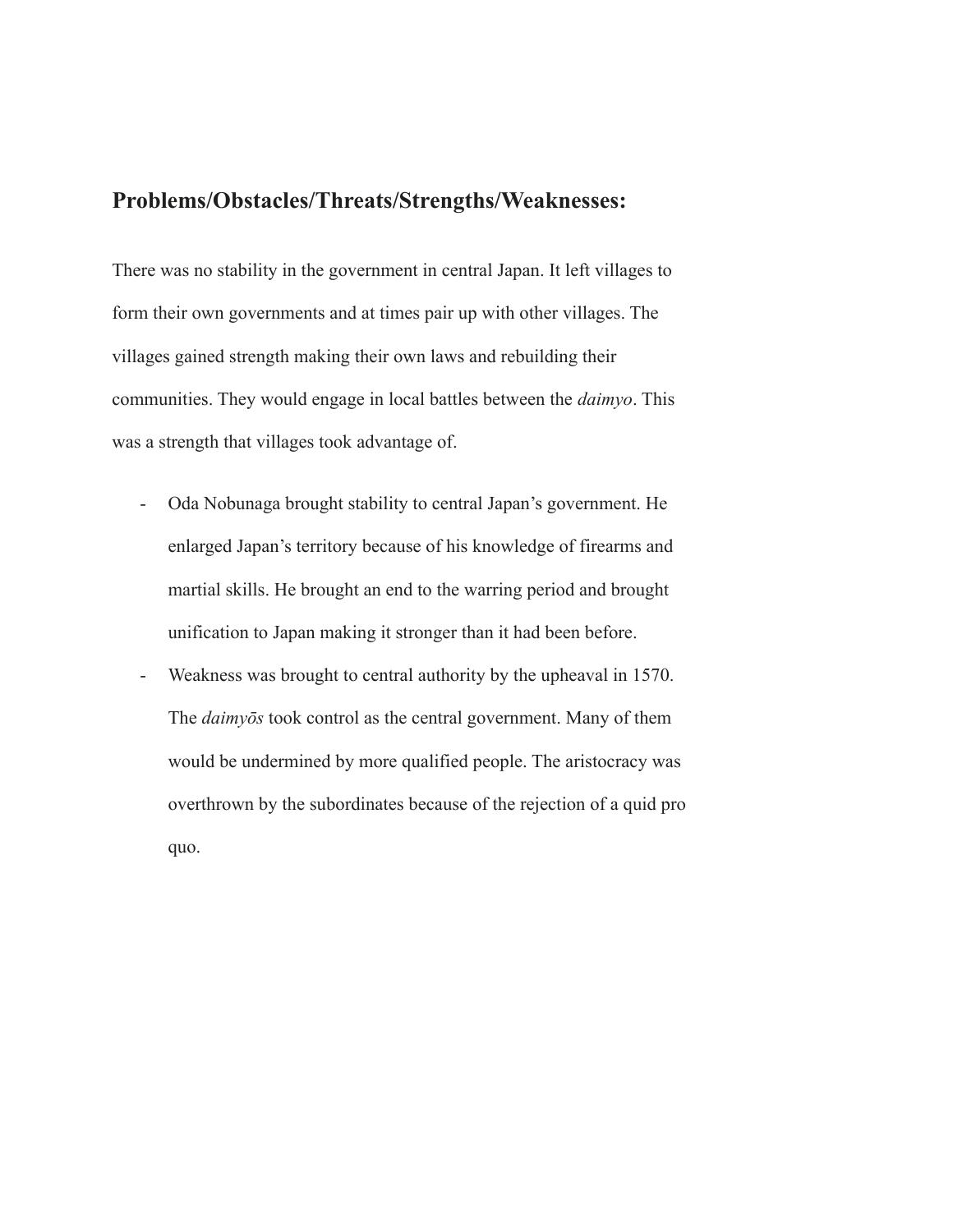# **Characters:**

| 1.<br><b>Akechi Mitsuhide</b> |  |
|-------------------------------|--|
|-------------------------------|--|

- **2. Azai Nagamasa**
- **3. Chōsokabe Motochika**
- **4. Date Masamune**
- **5. Honda Tadakatsu**
- **6. Hosokawa Gracia**
- **7. Imagawa Yoshimoto**
- **8. Ishida Mitsunari**
- **9. Izumo no Okuni**
- **10.Katakura Kojūrō**
- **11. Kobayakawa Hideaki**
- **12.Komatsuhime**
- **13.Kuroda Kanbei**
- **14.Kyōgoku Maria**
- **15.Maeda Matsu**
- **16.Maeda Toshiie**
- **17.Maeda Toshimasu**
- **18.Matsunaga Hisahide**
- **19.Miyamoto Musashi**
- **20.Oda Nobunaga**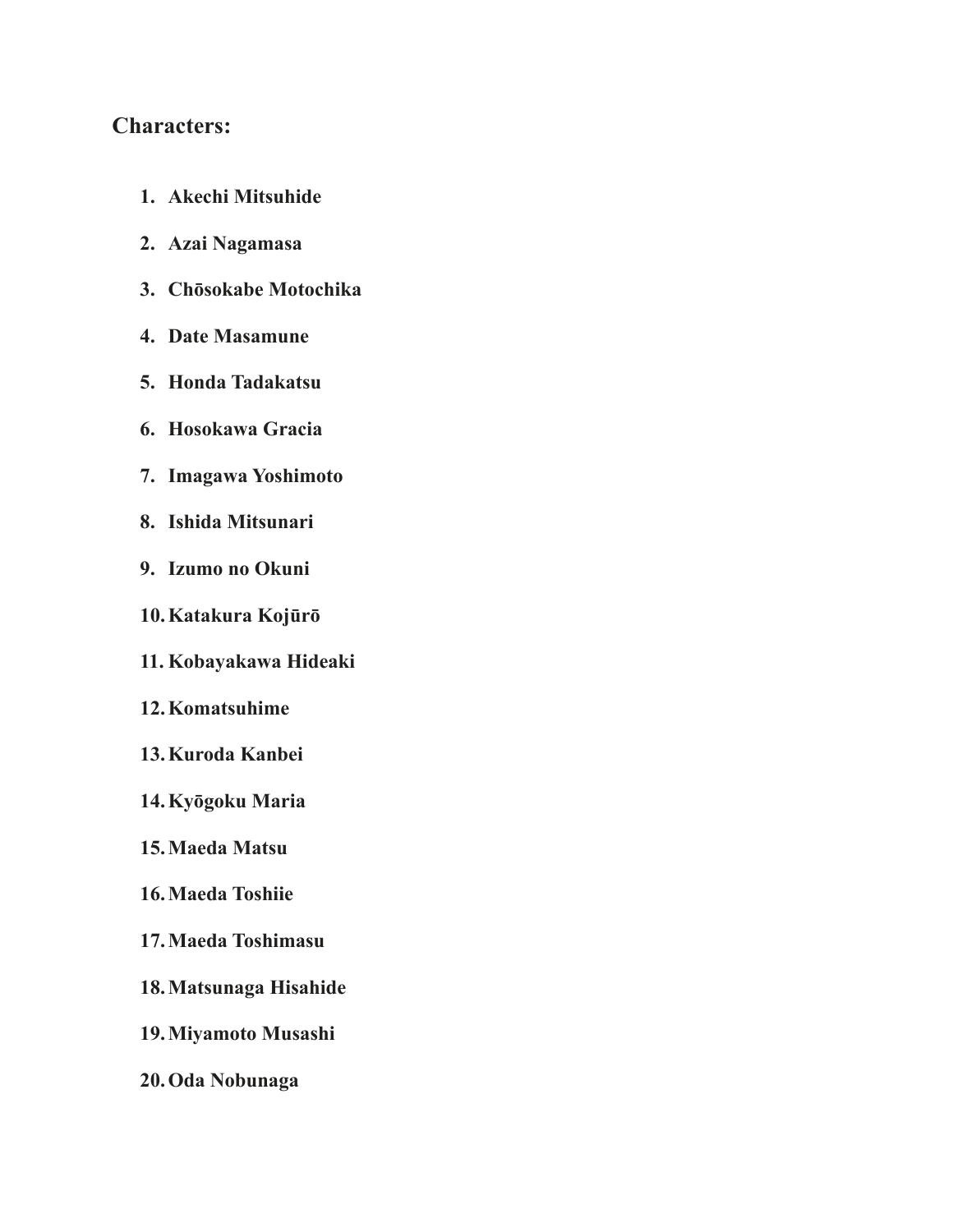### *Bibliography*

Hartley, Victoria and Connelie, Thomas, *"Japan in Chaos: Sengoku Period".* Old Dominion University. Feb. 2020*.*

[https://www.odu.edu/content/dam/odu/offices/mun/docs/ib-crisis-ja](https://www.odu.edu/content/dam/odu/offices/mun/docs/ib-crisis-j)p an -in-chaos.pdf

- Kakarla, Vinootna and Sandhu, Ravi, "*Japanese Shogunate from the late 1500s to the 1600s*". University of California Irvine. Nov. 2020 [https://cpb-us-e2.wpmucdn.com/sites.uci.](https://cpb-us-e2.wpmucdn.com/sites.uci) edu/dist/9 /2118/files/2020/10/ZOTMUN-Crisis-Topic-Synopsis.pdf
- *.Kami* | Definition, Translation, & Facts | Britannica. https://www.britannica.com/topic/kami. Accessed 4 Feb. 2022.
- *Japan The Ōnin War* (1467–77) | Britannica. https://www.britannica.com/place/Japan/The-Onin-War-1467-77. Accessed 4 Feb. 2022.
- M, Dattatreya and al. '*12 Major Japanese Gods and Goddesses You Should Know About*'. Realm of History, 6 May 2020,
- '*Sengoku Period / Useful Notes*'. TV Tropes,

https://tvtropes.org/pmwiki/pmwiki.php/UsefulNotes/SengokuPeriod. Accessed 4 Feb. 2022.

*'Sengoku Period*'. World History Encyclopedia, https://www.worldhistory.org/Sengoku\_Period/.